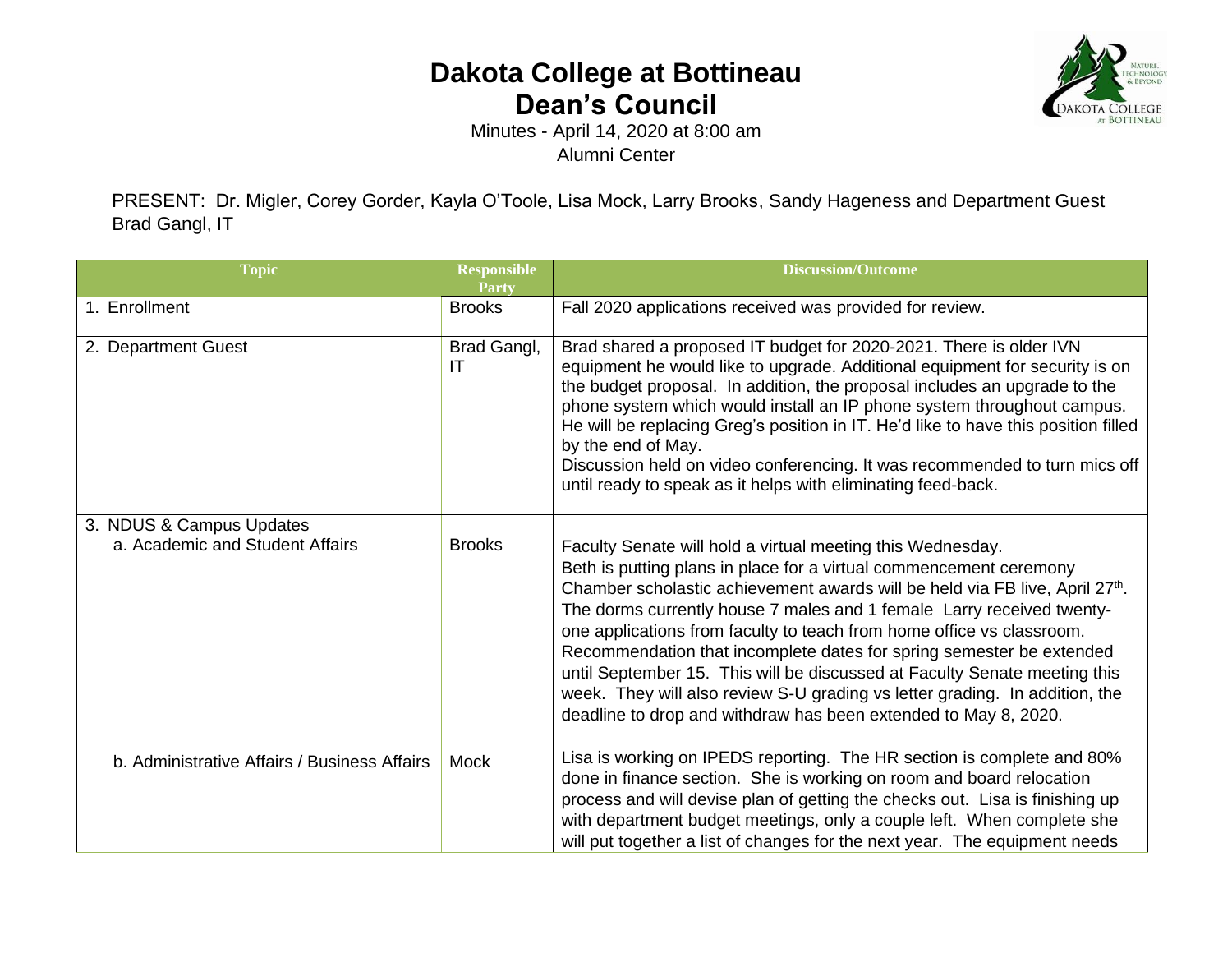## **Dakota College at Bottineau Dean's Council**



|                                                                            |          | <b>BOTTINE</b>                                                                                                                                                                                                                                                                                                                                                                                                                                                                                                                                                                                                                                                                                                                            |
|----------------------------------------------------------------------------|----------|-------------------------------------------------------------------------------------------------------------------------------------------------------------------------------------------------------------------------------------------------------------------------------------------------------------------------------------------------------------------------------------------------------------------------------------------------------------------------------------------------------------------------------------------------------------------------------------------------------------------------------------------------------------------------------------------------------------------------------------------|
|                                                                            |          | request is due tomorrow. An equipment list will be provided for the Dean's<br>Council. Lisa has a controller meeting tomorrow.<br>The Bookstore has inventory done for the year. Lisa will ask The Library if<br>they can do theirs early as well.<br>Minot Finance is working on the budget, and Lisa will be working with them<br>to balance the HR and finance modules.<br>NSC bid opening was held on Friday. There were 5 bids. Prairie<br>Engineering is negotiating with Johnson Plumbing. This bid is to complete<br>the HVAC system in all classrooms, offices and replace controls to digital<br>and replaces ceiling tiles in hallway, lighting and adds an LED strip in the<br>rotunda located in the center of the building. |
| d. Distance Education Council/Distance<br>Ed and Academic Support Services | O'Toole  | Kayla met with new academic support coordinator. She is doing her<br>Blackboard training course at home along with a few other items.<br>Community ed is running online classes with Ed To Go instead of doing<br>community ed on campus. It's brought in about \$300 this year.<br>NDUS is paying for Kayla to attend a virtual summit which will cover online<br>regulations and the impact on higher ed process.<br>Online class updates - summer enrollment is down a little bit with only 50<br>students registered for summer classes, down about 22 compared to this<br>time last year.<br>Fall enrollment is about the same as last year.<br>She is in contact with all of the high schools about Dual credit registration.       |
| e. Public Affairs Council                                                  | Hageness | Marketing is doing more online promotions with folks using their mobile and<br>lap top devices more. An email was resent to eligible Hometown Career<br>Scholarship recipients yesterday, trying to increase scholarship applications.<br>Admissions and Financial Aid are conducting a FB Live Q & A tomorrow.<br>A feature store on a recent grad from the Minot program was submitted to<br>area media. KMOT is interested in following up on it and Minot Daily printed<br>a follow-up in today's issue. Marketing is working on an additional story with<br>an IT student.                                                                                                                                                           |